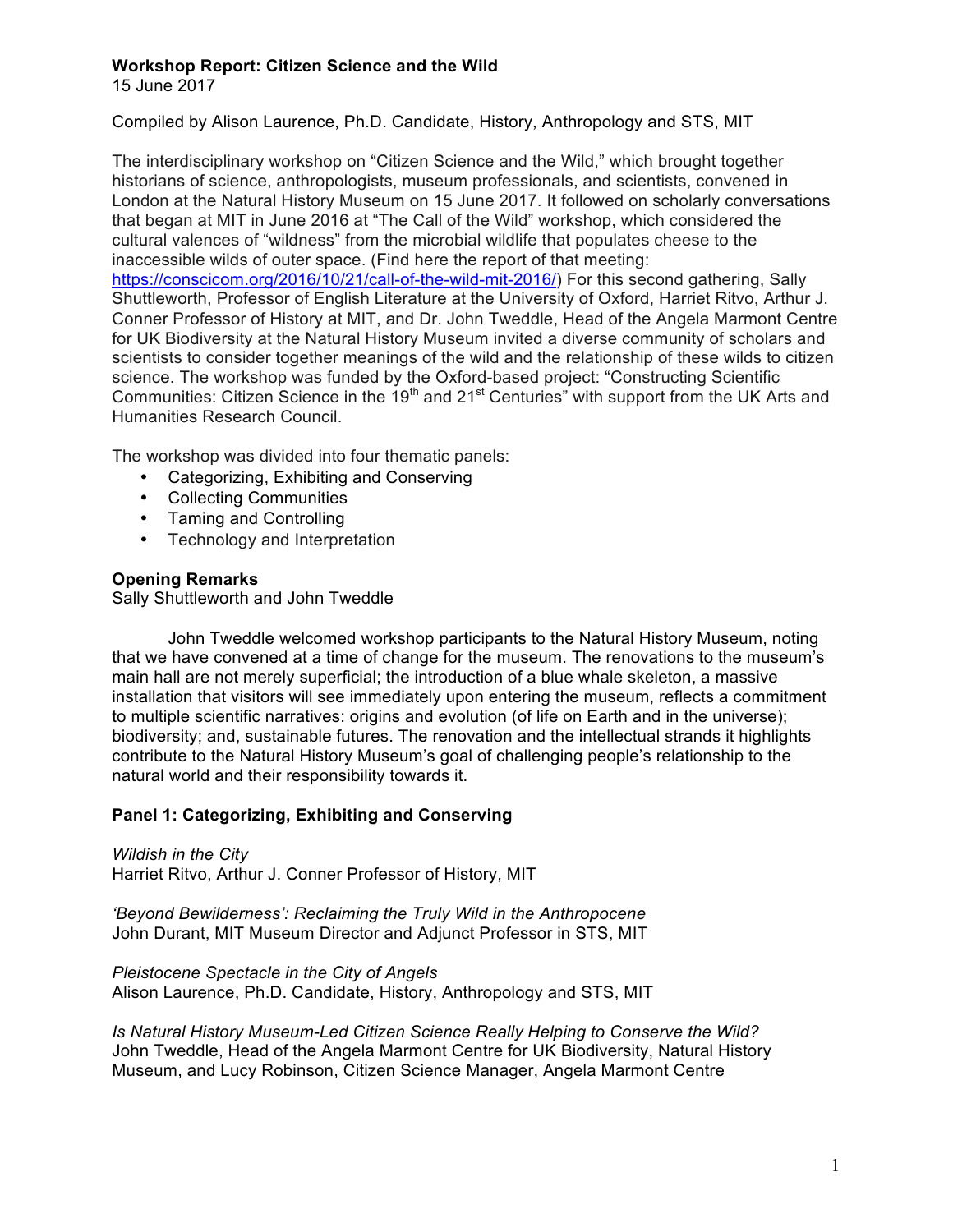15 June 2017

In a boardroom overlooking Hintze Hall (presently under construction) this panel of museum professionals, historians, and museum-goers offered perspectives on the role of natural history museums at a critical time of environmental change and described historical and contemporary relationships between museums and their publics. Harriet Ritvo reflected on natural history museums' interpretations of wildness as a museum-going citizen (more so than as a scholar), recalling an encounter with an unexpectedly familiar still life at the Royal Ontario Museum in Toronto. Upon entering the hall of taxidermied mammals Ritvo met a diorama of raccoons collaborating to empty a trashcan. This tableau would be entirely familiar to urbandwellers, but it was unusual in a museum—unusual and perhaps undesired, both by museum personnel and museum visitors. The museum never produced any postcards of this particular diorama and within a few years the diorama itself (the work of a rogue curator) was removed, replaced by a larger and more exotic mammal. And yet, aren't raccoons (and their urban lifestyles) worthy of representation? The modern art world responds in the affirmative, with a recent example including Mark Dion's mixed-media "Concrete Jungle" installations uniting urban-dwelling animals and human refuse. In contrast, natural history museums tend to avoid displays that bring humans and animals together, upholding a particular vision of wildness (or, as the OED defines it, "living in a state of nature") that maintains literal distance from (certain) humans and obviously built environments. Perhaps this is why the Natural History Museum's uncomfortably familiar dog specimens have been "exiled" to the satellite location in Tring. If museums do feature local creatures, they are typically identified as such and segregated—for example, the display on fossil animals from Britain at the NHM, or the room dedicated to New England habitats at Harvard's Museum of Comparative Zoology. European and North American zoos, too, tend to abide by this preference for exotic animals and the segregation of local or domesticated ones. This distinction has serious consequences for liminal animals, i.e. those that are neither wildlife nor pets. They are not protected by regulations designed to maintain populations of "wild" animals and are often vilified by legislation enacted in the interest of infrastructure and human property. Thus, Massachusetts law requires that licensed contractors who catch raccoons must kill them rather than release them in a less human-populated locale. Such differential protections (and punishments) recall the early days of conservation before the perspective of ecology informed the movement. A more holistic understanding of the web of life that surrounds the built environment would improve people's estimation of creatures like raccoons—and perhaps would make an animal presently defined by many communities as pest more welcome in the museum.

John Durant revisited the concept of 'bewilderness,' a neologism coined by comedian and naturalist Bill Bailey that identifies "…a state of persistent and anxious perplexity about all things wild." At last year's Call of the Wild workshop, Durant made the case for our current state of 'bewilderness' by contrasting the relatively unremarkable shooting of orangutans by Alfred Russell Wallace in the 19<sup>th</sup> century with the 2016 shooting of Cincinnati Zoo gorilla Harambe, which ignited sustained public outrage. The 'memeification' of the latter has further confirmed Durant's assessment that 'bewilderness' is a predominating characteristic of living in the Anthropocene. As the relationship between humans and the wild becomes ever less clear and the planet itself is ever more imperiled, how do we respond? How should we respond? Lately 'we' have begun searching for a more traditional and comfortably removed version of the wild elsewhere. Dystopic science fiction adventures like *Interstellar* (2014) are rooted in the ecological assumption that, in the not-too-distant future, humans will have exhausted nature and must move beyond Earth. Cosmologists including Stephen Hawking have legitimized this assumption, predicting that humans will have to find another planet in the next hundred years, and technologists like Elon Musk have begun promoting travel to and cultivation of Mars as a romantically-tinged response. Durant called for alternatives to fatalistic abandonment when confronting the Anthropocene and its nature-culture entanglements, taking as a mantra Richard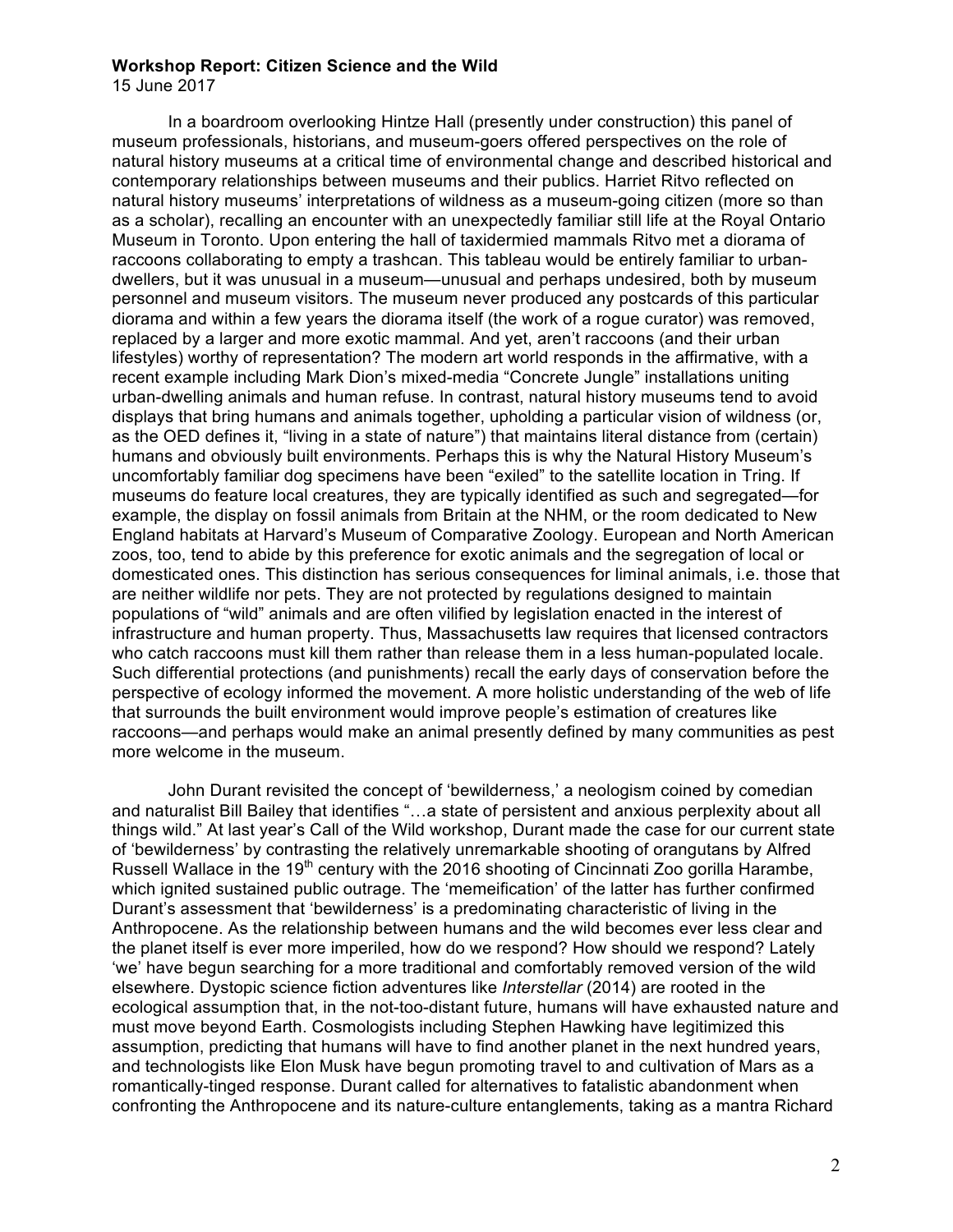15 June 2017

Branson's statement, "There is no planet b." Natural history museums, sometimes at risk of promoting fixed and formulaic distinctions between nature and culture (or wild and domestic, etc.), have a role to play here. A few museums and artists have already begun to destabilize these dangerous binaries admirably. The Center for PostNatural History in Pittsburgh, Pennsylvania is dedicated to the advancement of knowledge related to the entanglements of culture, nature, and biotechnology. Lately it partnered with the Wellcome Collection in London to stage a compelling exhibit called "Making Nature: How We See Animals." Domesticated budgerigars (common parakeets) are displayed in the style of a natural history museum's research collections (bound and labeled) and a taxidermy fox, perhaps only sleeping, is not segregated by a diorama but shares the floor with visitors. Most arresting was "The Great Silence," an art installation created by Allora and Calzadilla with Ted Chiang, which gives voice to the non-human. It tells the story of Puerto Rico's Arecibo Observatory, which collects data for SETI and searches (vainly as of yet) for signs of alien life in the universe. But what of the life here on Earth? In the forests around Arecibo lives a critically endangered species of parrot famous for its ability to speak. It is this parrot that addresses viewers, asking, "Why aren't they interested in listening to our voices?" These exhibits provoke unease in visitors, as they should, Durant argues. And more such work that highlights the inextricable dependence of nature and culture is critical.

Citizen science initiatives at the La Brea Tar Pits began in 1969, according to Alison Laurence, when the Natural History Museum of Los Angeles County reopened pit excavation for the first time in over 50 years and deployed volunteers to excavate, clean, and process on site the microfossils that would allow museum scientists to reconstruct an ecological timeline of the Los Angeles Basin from the late Pleistocene to the present. Dig supervisor George Miller enrolled thousands of locals, and some vacationers too, including housewives, high school students, actors, retirees, and more. These volunteers became part of the tar pits exhibit in Hancock Park, a public green space in a bustling commercial and residential district of Los Angeles. People came to watch them work and when progress of the dig took the volunteers underground and away from view of the public, a closed-circuit television on loan from a local businessman allowed exhibition of the excavation to continue. Visitors to the park could also view life-size fiberglass statues of the sorts of creatures preserved in the pits. The sensational mammoth group (which featured a mother mammoth sinking in the lake pit while her helpless mate and offspring looked on) was widely publicized even before its installation. The male's journey to the park on a flatbed towed by its sculptor's Volkswagen Beetle and the female's journey into the lake via helicopter were reported well beyond the Los Angeles area. The spectacle of the tar pits, which combined indices of a pre-human past with icons of modernity and sometimes modern humans themselves, differed significantly from the earlier  $20<sup>th</sup>$  century visions for Hancock Park. Beginning in the 1920s, museum officials envisioned reconstructing a Pleistocene wilderness—although what that wild looked like and which plants and animals could reside there was contested—which would offer an escape from the ever expanding metropolis. Over the decades plans evolved and by 1969 the museum had abandoned exclusionary approximations of wilderness for an inclusionary spectacle. When the museum halted the dig in 1972, citing financial straits, an army of volunteers protested by writing in to newspapers and contacting local politicians. The museum yielded to public pressure and agreed to keep the dig open. The excavation of the tar pits thus serves as both an example and warning to future citizen science projects. Digital volunteerism seems the dominant model of citizen science at present but for those museums looking to engage local populations in the tedious and messy labor of field science, the Pit 91 excavation remains an excellent model. But it is also a reminder that once a museum engages the public, these volunteers have a stake and may feel they ought to have a say in the museum's future projects.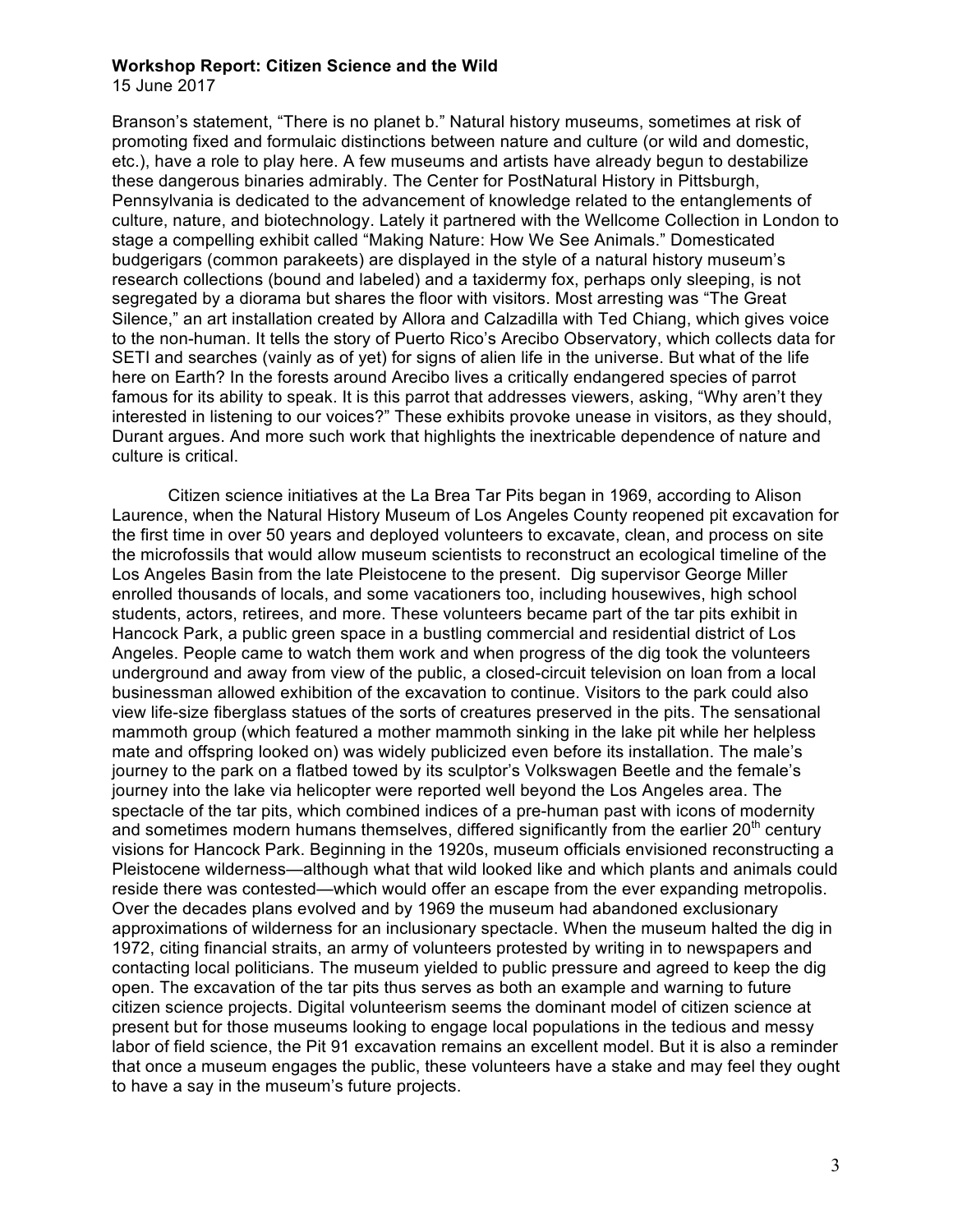15 June 2017

Natural history museums have long involved the public in nature-based research and data collection projects. Theoretically, these programs should contribute to the museums' institutional missions, specifically environmental conservation. John Tweddle and Lucy Robinson sought to answer two questions embedded in this principle. Do contemporary citizen science projects led by natural history museum have outcomes that benefit conservation efforts? If so, in what ways do they impact conservation? Tweddle revealed that such projects are indeed having an impact. In an evaluation of recent projects there was clear evidence that a majority of projects (26 of 44) had direct or indirect outcomes relating to conservation. Most of these impacts have been indirect, generating published research that informs conservation efforts, raising awareness of environmental issues, educating a public that may adopt more ecofriendly habits, and contributing to policy-making. Tweddle contrasted ongoing species monitoring projects with BioBlitz events to demonstrate that the duration of a citizen science project relates to its outcomes. The longer term monitoring, by nature of its duration, results in longer-term public engagement and produces useful datasets. The blitz events (which in turn rely on an ongoing engagement with land owners and managers) can have more direct and more immediate impacts on site and species conservation efforts. In general, though, citizen science outcomes are difficult to track and frustrating to the citizen scientist constituency that participates in these projects out of a desire to "help nature." In order to keep this public engaged, museums may need to make such indirect impacts more visible. Tweddle used the "Orchid Observers" project to highlight both the potential and the challenges of citizen science as it relates to museum conservation efforts. The project has worked with the amateur naturalist community, and has combined field study and online participation to create a 200-year record of flowering times to understand how climate change is impacting the UK's orchids. "Studied to death" in the UK, scientists assumed that they understood the distribution of orchids well. But "Orchid Observers" confirmed that the more you look, the more you'll find. Citizen scientists all together identified 200 new populations of UK orchids, including a new range of the extremely rare-to-England Lady Orchid. The project uncovered data that its designers had not even hoped to find. But how can administrators be sure that this information (open access by principle) will be used to support conservation? Ultimately, they can't. But they can continue to search for more effective ways to measure impact and communicate that impact to their citizen scientists. Tweddle concluded with provocative questions (that the following day's conference on "Connecting with the Crowd" promised to take up): Does the citizen science matter if museums can't track conservation outcomes? Should museums change the way they administer programs and design projects in order to facilitate tracking?

## **Discussion Highlights:**

- John Durant highlighted how animals that encroach on human infrastructure shape not only human-animal relationships but interactions among humans. If one's house comes under siege by raccoons, neighbors may worry that the animals will soon target their home. In Massachusetts, private individuals are not beholden to the legislation that requires these animals to be eradicated but anxiety may encourage them to pursue such measures independently. When animals go where they are not expected or wanted, humans must negotiate how to respond.
- Jamie Lorimer noted that a state of "bewilderness" resonates with post-truth culture and climate change denial, though that was not embedded in Bailey's original definition.
- Sally Shuttleworth suggested the popular trope of  $19<sup>th</sup>$  century children's literature talking animals—as a historical antecedent to the talking parrot in "The Great Silence." While the characters of *Black Beauty*, for instance, were given voice to speak out against animal cruelty and teach children care for all creatures, Ted Chiang's script forces audience (presumably adults) to consider more complex moral questions.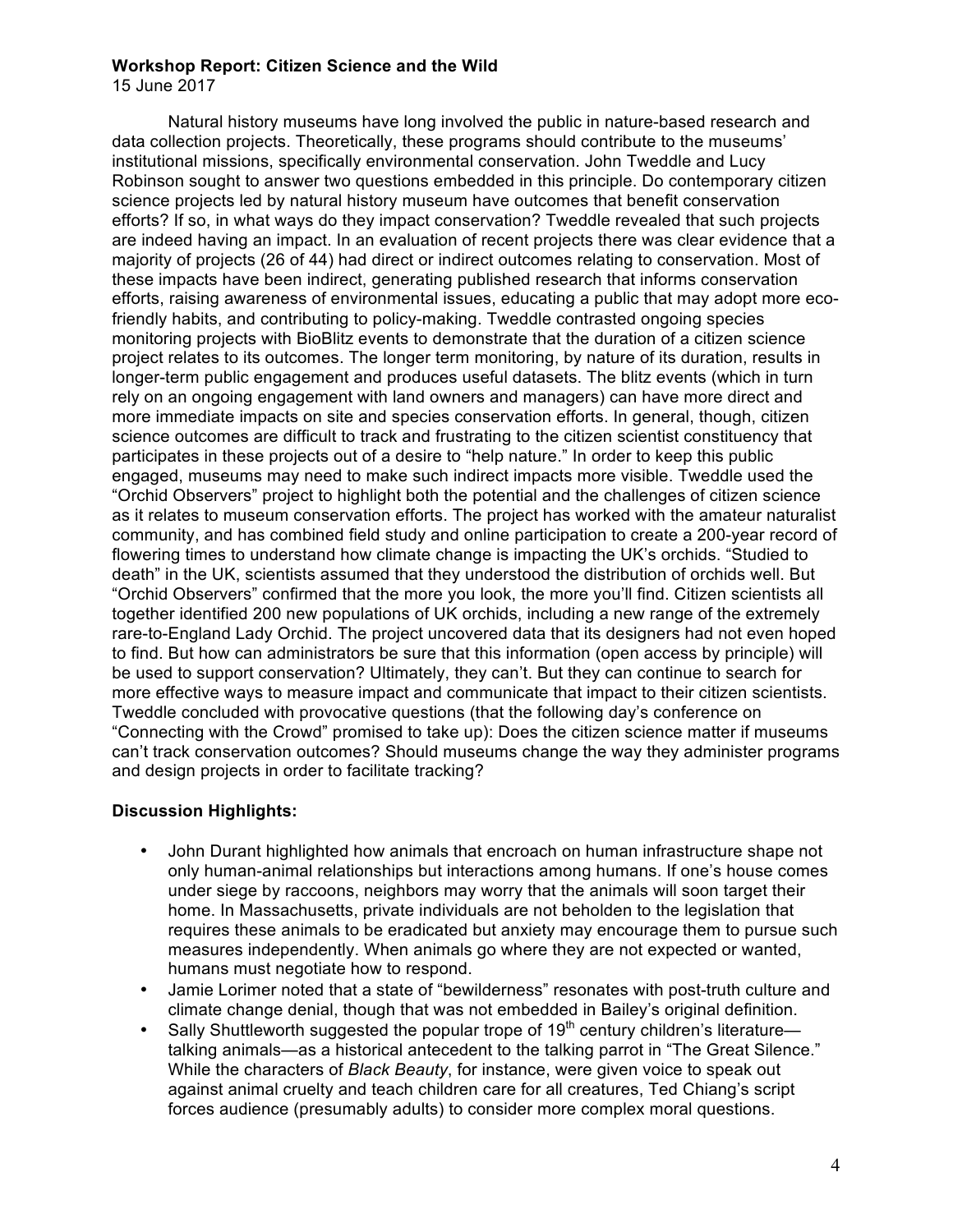15 June 2017

- Can theft and vandalism of museum objects be viewed as a form of citizen engagement? Gowan Dawson suggested that the tagging of the tar pits' male Imperial mammoth with a peace sign and other symbols of the Age of Aquarius (like the "souvenirs" that visitors broke off of the dinosaurs at the Crystal Palace park in the Victorian Era) shows that the public is responding powerfully, if not appropriately, to the exhibited objects and wants to engage more materially with them.
- The potential to alienate citizen scientists is a concern for museum practitioners. For example, when the good work of volunteers results in funding awards for future seasons, but the citizen scientists are no longer needed—for this particular project, at least. One way to maintain relationships with and leverage an enthusiastic volunteer community is to put them in touch with smaller, less well funded research and conservation groups like local trusts, and to create a network of volunteering opportunities.

# **Panel 2: Collecting Communities**

*Sedentary Naturalists and Collectors in the Wild: Hierarchies and Mutual Benefits* Gowan Dawson, Professor of Victorian Literature and Culture, University of Leicester

*'Mere Collectors': Community and Identity in Nineteenth-Century Entomology Periodicals* Matthew Wale, Ph.D. Candidate, University of Leicester

*Citizens of the Wild: Human Subjects of Studies in the Antarctic* Vanessa Heggie, University Research Fellow, University of Birmingham

*Naïve Observers: Amateur Truffling in Late Twentieth Century Oregon* Peter Oviatt, Ph.D. Candidate, History, Anthropology, and STS, MIT

Gowan Dawson reached back into the  $19<sup>th</sup>$  century when the dominant model of natural history was predicated on staying as far away from the wild as possible. The most prominent of these sedentary naturalists was Georges Cuvier, who boasted that he was able to survey the entire natural world from his study while those in the field could only see what was in front of them. In the British context, Richard Owen's practice closely resembled Cuvier's. These sedentary naturalists relied on collectors (often provincial figures and sometimes female) to gather and send back materials to the metropolis for study and to create the collections that would become the natural history museums in Paris and London. Dawson acknowledged the historical significance of these hierarchical relationships but argued that such hierarchies were not absolute. A survey of geology journals published in the latter half of the  $19<sup>th</sup>$  century reveals how scientific periodicals reshaped relationships among professional naturalists and their amateur collaborators. When S. J. Mackie launched *The Geologist* in 1858, popularizing geology (and the theory of catastrophism while rejecting Darwinian evolution), eminent naturalists initially avoided its pages. Mackie's monthly periodical introduced an innovative feature akin to citizen science called "Notes and Queries" through which ordinary people could actively contribute to the construction of scientific knowledge. It was the promise of this reciprocal correspondence network (a concept developed by Matthew Wale) that persuaded eminent naturalists like Hugh Falconer to participate in a community of which they were initially skeptical. Falconer, for example, though once a collector himself, had become a sedentary naturalist. For him even Essex now was wild. *The Geologist* allowed him to gather data on the Essex wilderness from his comfortable study. Mackie went bankrupt and his publication folded in 1864. When Henry Woodward began publishing *The Geological Magazine* that same year, he maintained Mackie's "Notes and Queries" section, preserving in print the complicated social relationships through which scientific knowledge is constructed.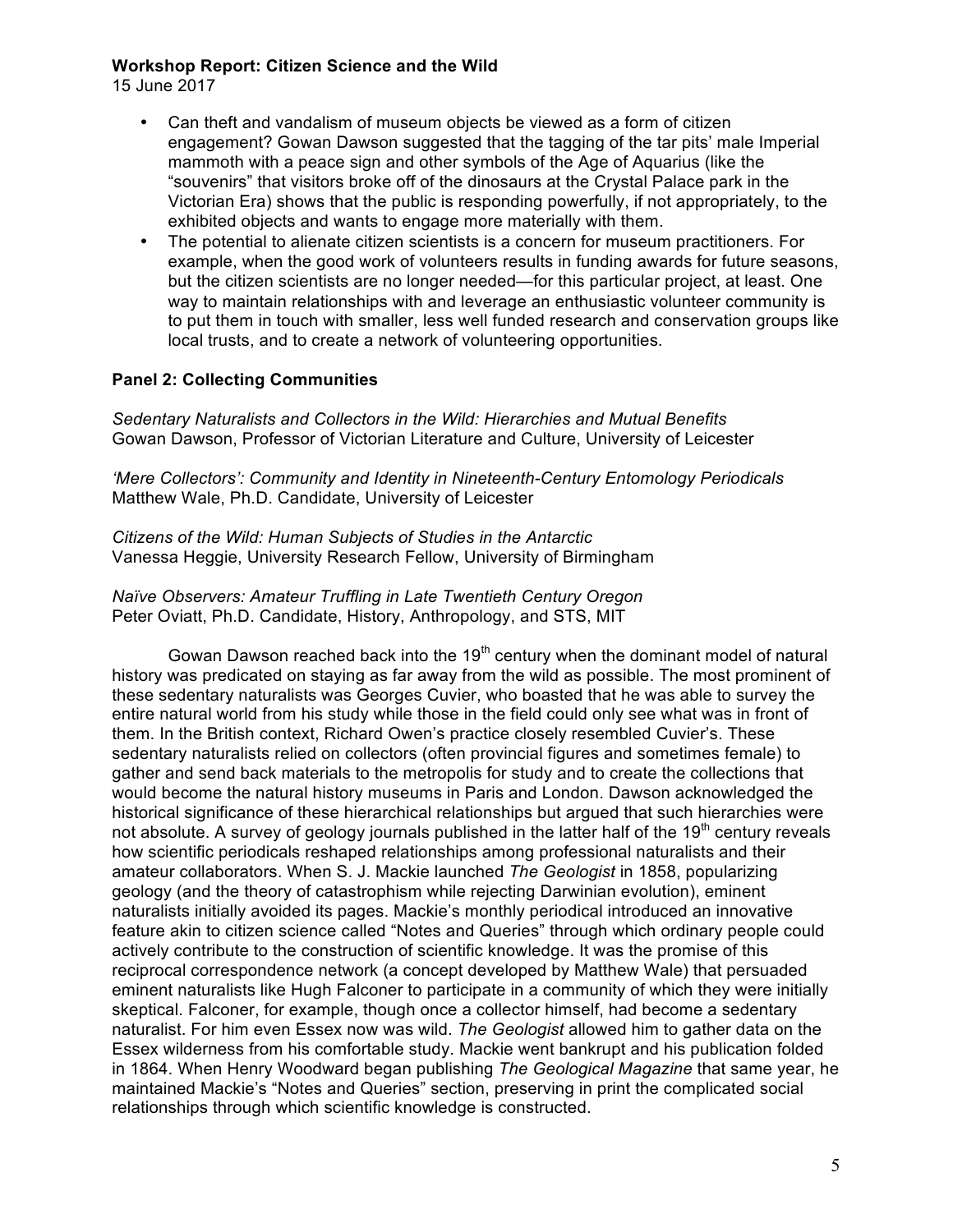15 June 2017

Matthew Wale set the stage for the growth of a fractured sort of citizen science within  $19<sup>th</sup>$  century entomology by attending to the social tensions that characterized the field. Amateurs who participated in this arm of natural history were often disparaged as mere stamp collectors and the scientific worth of their efforts was questioned. *The Entomologist's Weekly Intelligencer*, begun in 1856 and aimed at a heterogenous community of individuals with an interest in insects, was the first weekly dedicated to entomology. It allowed for rapid communication among field observers—a frequency that (nearly) complimented the temporality of the objects of study—and yet there was skepticism as to the quality of the information being disseminated. How to separate the scientific chaff from the wheat? The use of taxonomy was what divided the (non-professional) 'entomologists' from those who merely collected insects. Two periodicals begun in 1864 to fill the void of the defunct *Intelligencer* demonstrate the social stratification of 19<sup>th</sup> century entomology communities. Edward Newman, who proudly proclaimed himself a "mere collector," offered *The Entomologist* to others like himself who understood the value of building a material archive. In contrast, *The Entomologist's Monthly Magazine* was geared toward a more scientifically-literate audience of elite amateurs. Both periodicals might be considered the mechanisms for an early form of citizen science, but what citizens did they attract and actively court? In particular, *The Entomologist's Monthly Magazine* is an early example of amateurization, a strategic fashioning of a scientific identity as a sort of professional amateur in order to distance community members from other types of amateurs. Societies too engaged in similar stratification. Professional naturalists praised the groups that avoided "mere collecting" and the commercial aspects of insect trade, while for others the sale of collections would have been necessary to finance a hobby. Thus, Wale in concert with Dawson asserted that periodicals facilitated the transfer of knowledge. However, he added, they simultaneously allowed for the construction of scientific identities and the splintering of amateur communities.

Through a survey of biomedical research programs in Antarctica from the early 1900s through the 1970s, Vanessa Heggie considered how scientific research intersects with categories of the wild and citizenship. Antarctica is a potent place in which to consider such intersections, as it is the only continent without an indigenous population and for legal reasons it has no citizens. The natural history research done there is perhaps best known (as that is what was typically publicized), but the self-tracking programs that asked human visitors to monitor their bodies in order to understand how humans might tolerate and acclimate to these sorts of environments were critical to supporting human presence in extreme climates. From the early  $20<sup>th</sup>$  century there was an interest in the continent's bacterial environment. Of the small sample size available, fewer than expected suffered from respiratory ailments while there was an unexpected increase in dental problems, a phenomenon that ultimately was linked to the seasons. During the summer visitors could spend time outdoors while during the winter they were forced to shelter inside their base. In the 1950s, a physiology study interested in the impact of stressful environments on humans brought together an international research team. Participants tracked their lives on the continent, recording their physical and psychological states. Ultimately the team concluded that humans don't acclimatize to the Antarctic's type of cold, though this result was undermined by pushback against the duration and scale of the study. In the 1970s, research interests shifted from understanding the native environment toward using that environment as a laboratory to answer other questions, like the effect of sucrose compared to artificial sweetener on tooth decay. Taken together these research programs do not abide by a contemporary definition of citizen science, as the participants were not locals and were typically on the continent in their capacity as military personnel, scientists, or seafarers. (The type of "citizen" that could be recruited for this research was extremely limited by the location of the project.) And yet, despite the exclusivity of participation and the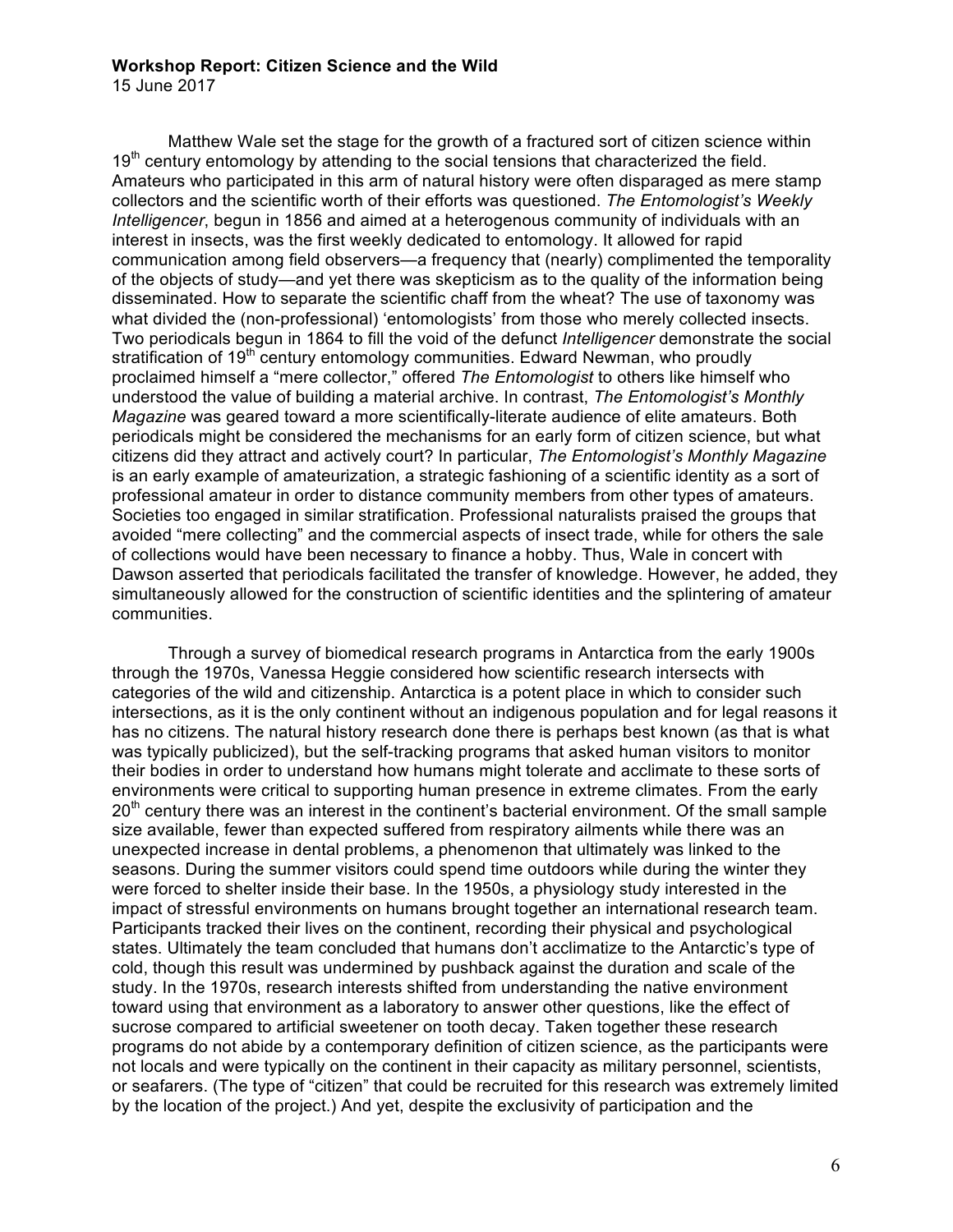15 June 2017

remoteness of the experiments, biomedical research in the Antarctic was universalized. Funding for extreme climate expeditions in fact depended on the claim that the research conducted on these dangerous, expensive missions was relevant to everyday life.

Peter Oviatt introduced the social and scientific dynamics of the North American Truffle Society, established as a community for amateur truffle hunters in the late 1970s. Members of this extant community most often are middle-aged to retirees who worked in fields that did not use a scientific methodology. But these amateurs do collaborate with a small group of affiliated scientists. The amateur members of NATS hunted "the fungal unknown" in forests and city parks alike. Jim, the group's scientific consultant, trained members how to collect truffles without damaging the specimens (as these were for study not sustenance) and designed a data card for members to fill out that would capture key climatological and geographical details including: soil type, moisture availability, exposure type, exposure direction, and microhabitats. A key helped guide the amateurs' assessment of their finds. NATS members were thrilled to see their collecting work result in scientific papers and field guides and to have their family names preserved in the binomial classification of a new species they had discovered. The group was not scientifically 'productive' for long, as scientists could not keep up with the material sent their way and the group's interests shifted to edible species. Frank, a founding member of NATS who was scientifically trained (and might be considered 'amateurized' alongside Matthew Wale's elite entomologists), reflected on the contributions of the non-scientific amateurs, who often found things that seasoned trufflers might miss. Jim labeled the amateur gaze "naïve" to describe the potential of non-professionals to contribute to a scientific community. (Oviatt preferred the terms "leisurely" or "optimistic" to escape the pejorative connotations of naivety but honored his interlocutor's formulation here.) Like the  $19<sup>th</sup>$  century communities of naturalists, a hierarchy (albeit one that is more nuanced) persists in NATS.

# **Discussion Highlights:**

- Modern citizen science projects that rely on volunteers to analyze photographs or other digitized data have reversed the  $19<sup>th</sup>$  century roles of the professionals and amateurs. Now the professionals are out in the field while the amateurs are sedentary participants. But the authority of scientists is (despite rising anti-expertise rhetoric) still preferential and thus the historical hierarchy is preserved. Observing this, Vanessa Heggie emphasized the importance of attending to class, race, and gender in histories of science.
- These papers presented a spectrum of individuals involved in citizen science projects or relevant antecedents, from working class Londoners who collected insects to "the same ten guys" who were participated in a range of Antarctic experiments. It is important to pay attention to constituencies and hierarchies in contemporary communities of citizen scientists as well as historical communities of collectors and others involved in the construction of scientific knowledge.

# **Panel 3: Taming and Controlling**

*The Social and Scientific Benefits of Local Community Monitoring and Eradication of Invasive Species*

Eleanor Bors, Knauss Fellow, National Oceanic and Atmospheric Association and Woods Hole Oceanographic Institution

# *Does Citizen Science 'Tame' the Field?: A Risk-Based Analysis*

Noelle Held, Ph.D. Candidate, MIT-WHOI Joint Program in Oceanography, and Emily Zakem,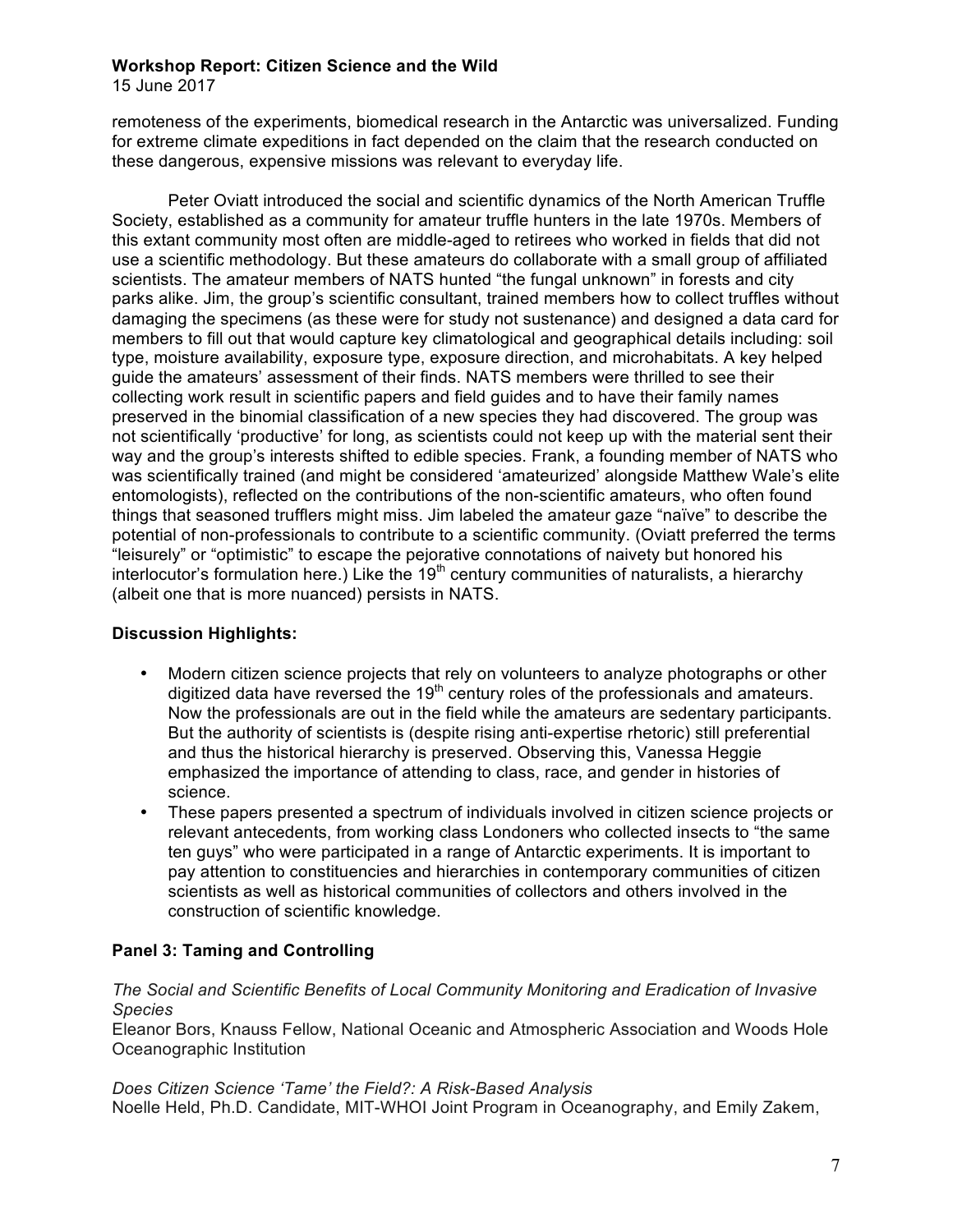15 June 2017

Postdoctoral Researcher, Department of Earth, Atmospheric, and Planetary Sciences, MIT

*Participatory Experiments in Mapping the Domestic Microbial Wild* Jamie Lorimer, Associate Professor in Human Geography, University of Oxford

#### *Shark Seasons*

Michaela Thompson, Giorgio-Ruffolo Postdoctoral Research Fellow, Harvard Kennedy School

How do humans interact with invasive species? What are the implications of these interactions for science? Eleanor Bors answered these questions using case studies of two invasive marine species: lionfish in the Caribbean, Gulf of Mexico, and beyond, and a shrimp invasive to the northeast coast of the United States. Bors explained that she tells stories about marine populations through genetics but she also consults the anecdotal and local observations of non-scientists. Beginning in the 1980s, lionfish invaded the Western Atlantic and quickly spread throughout the region. By the 2000s, they had spread up the U.S. Atlantic coast. This timeline and trajectory was based on public reports of lionfish sightings, which people reported to an online database. Because the lionfish degraded the existing ecosystem there was an urgency to the tracking. Eradication is likely impossible, but the population can be managed by consumption (see *Lionfish Cookbook: The Caribbean's New Delicacy*) and recreational hunting, including events like sanctioned spearing derbies. Those involved in the derbies in particular have contributed to the work of genetic scientists like Bors, though they might not know it, as the fish they have collected are frozen and sent to laboratories for study. Analysis of the genetic material from these specimens and complementary oceanographic studies align with the public's observational data. However, the scientific and observational narratives do not always align. The observational data of the invasive shrimp tells a story of shrimp invasion from New York up to New Hampshire. Genetic analysis of the shrimp suggests that there was likely a second introduction in New York. Does the fact that the volunteers' data is misleading undermine their contributions? In fact, Bors concluded, it does not. It was a rapid volunteer survey that determined the shrimp to be invasive to begin with that prompted her to study the species. Her genetic research simply provided more nuance. Reflecting on these cases and on her current position as a policy fellow for the U.S. federal government's National Oceanic and Atmospheric Association, Bors emphasized the significance of locals' observational data. Programs like the Arctic Invasive and Alien Species Strategy and Action Plan value Traditional and Local Knowledge (TLK) and mobilize local, indigenous communities to monitor invasive species. On the ground allies are essential at a time of environmental change.

Citizen science has a mediating role to play in the present alarmist, anti-science political climate. Noelle Held and Emily Zakem identified contemporary instances of public alarm that betray a simultaneous a fear of the wild (i.e. the unknown) and a lack of scientific literacy that could make those unknowns known. The mascot of this double fear might be "Purell parents," who slather the antibacterial gel on everything their children encounter and display anxiety toward the microbial wild. Paul Slovic's formulation of risk perception—contrasting an activity like riding a bicycle, which has a known risk and minor impacts, with the unknown impact and large scale of radioactive waste—serves as reference for this assessment. For years following the Fukushima meltdown in March 2011, people have refused to swim or eat fish caught on the West Coast of the United States for fear of being exposed to radiation. This trepidation prompted a researcher at Woods Hole Oceanographic Institution to design a citizen science project that asked "How Radioactive Is Our Ocean?" The public sent in water samples and the researcher measured the levels of cesium, a tracer of the Fukushima disaster. This project demonstrated the relative "undanger" of the meltdown's distributed radiation. Swimming in Pacific waters exposed the public to far less radiation than they would encounter by eating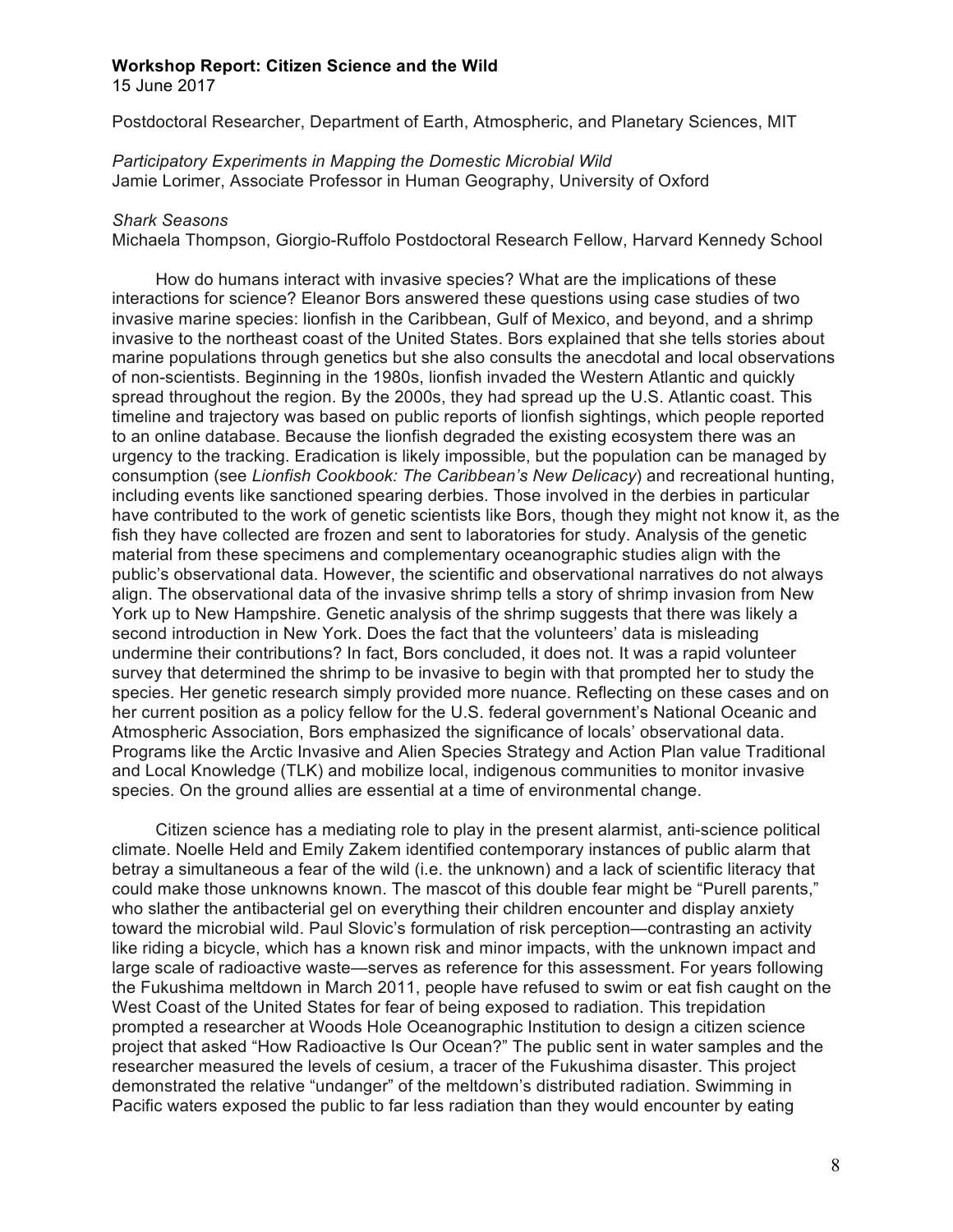15 June 2017

everyday foods. Citizen science can reduce the public's unknown risk by offering data and reduce dread risk by contextualizing situations. Moreover, citizen science teaches (or tames) the scientists to tune their work and communication styles (sometimes in the most minor of fashions) to suit popular preferences, like eliminating the warmest and most alarming colors from graphs that will be released to the general public. The global scale of climate change is best understood by scientists who work with complex systems. However, these scientists can't measure or predict local impacts very well. Enrolling on-the-ground citizen scientists in the collection of "small data," may reduce their fear of the unknown and promote adaptation rather than anxiety with respect to the changing world around them.

The microbiome has gone public, according to Jamie Lorimer, who described its journey out of the laboratory and reported on an ongoing project that has developed participatory approaches to increase popular understanding of microbiology in order to trace health and hygiene practices. Scientific interest in the human microbiome emerged after completion of the Human Genome Project in 2003, when it was deemed that the human species was undetermined by its genome. A drastic departure from historical attitudes toward microbes (or germs) as unequivocally bad, scientists began to consider the microbiome an exciting new, if not final, frontier for natural history. The microbiome went public through popular science books, film, museum exhibits, art-science endeavors, and citizen or DIY science. Microbes have become familiar enough that sensationalist news sources have alarmed their readership by suggesting that their homes and bodies are, in fact, too clean and thus unhealthful. It is in the context of this paradigm shift that Lorimer began investigating the relationship of the Oxford public to the microbiome. Following a round of interviews with 14 households on the topics of hygiene and microbes, Lorimer led six group experiments that tasked participants with plotting what microbial life they expected to find in a place and to record what was actually found there. These experiments required participants to conduct a kitchen safari, to study the microbial colonization of their chopping boards, to discover their fridge ecologies (which was unsuccessful because the methods of detection were not sensitive enough to find life there), to study the impact of their cleaning products, and to determine effectiveness of their cleaning cloths on worktops (which turned out to be ecological restoration tools). Participants were encouraged to design the final experiment themselves; most focused on family pets. Lorimer's expressed goal was to get the public to think like community ecologists and while the just-completed exit interviews have yet to be analyzed, the practice of public engagement had already revealed a few things: Shifting popular conceptions of the human-and-beyond microbiome from pathogenic species to ecological community will be challenging. It is important for participatory research to engage publics before they are exposed to controversies related to the research subject. And finally, studies of the microbiome cannot be entirely public as they are linked with and reliant particularly on the technologies developed by private interests.

Citizen science of the sharks that have begun frequenting the waters off Cape Cod, Massachusetts, has yet to commence. Michaela Thompson offered a recent history of these sharks, parsed the complex interests in the Cape's waters and the marine animals that reside there, and invited advice on how to design citizen science initiatives that take into account these heterogeneous (and often conflicting) interests. In 2004, a Great White shark called Gretel (and occasionally Greta or Artemis) was trapped in an estuarine in Cape Cod. Despite an exciting news season in which Massachusetts Senator John Kerry was running for President of the United States and the Boston Red Sox were making a historic postseason run, the shark was plastered across local news sources and attracted reporters from around the world. Gretel spent two weeks trapped and in distress, ultimately guided to freedom by high pressure hoses typically used in the region's cranberry bogs. In 2004, Gretel was an anomaly; at present, 150 sharks regularly visit the waters off Cape Cod, likely attracted by an increased seal population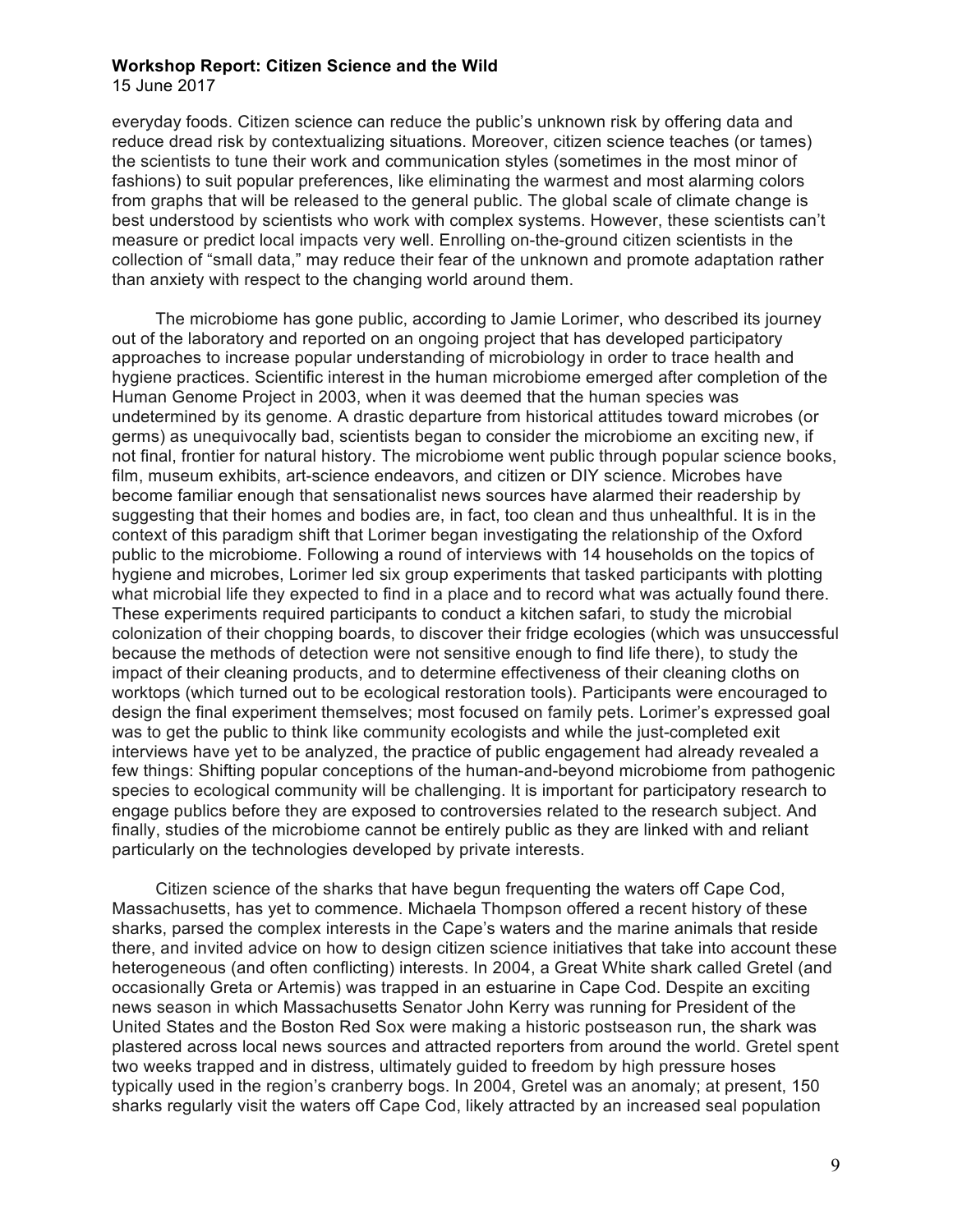15 June 2017

(which in turn is related to legislation protecting marine mammals). And while the Cape Cod shark story has been framed as an ecological success story, a tale of marine rewilding, an economic boon, a triumph of conservation in which predators have been embraced rather than vilified, Thompson cautioned that these sanguine portrayals ignore more complex dynamics. The recent history of the region's seals suggests that locals may soon turn against their charismatic predators. Initially the rebounding seal population was embraced by locals, particularly because it attracted tourists. But the seals have become a nuisance to fisherman and others competing for space and resources. How will locals treat the sharks when they no longer contribute to the region's economy? Sharks have drawn tourists to the area but it remains, primarily, a beach destination. The outer cape communities rely on beach tourism to keep their economies afloat. The parking stickers, expensive pieces of adhesive that are required to visit their beaches, generate millions of dollars every summer. What happens to these communities when sharks begin to dissuade people from visiting the beaches? Thompson predicted that the narrative around the Cape Cod sharks will change soon, especially if a shark causes a human fatality or inflicts serious injury—which is likely to occur in the next 5 years. With these dynamics in mind, what sort of citizen science initiative could involve these different constituencies in the study of sharks? How can citizen science increase access to these animals (which has lately been characterized by a pay-for-play dynamic)? Can citizen science help address concerns about responsibility and ownership?

## **Discussion Highlights:**

- How did the animals labeled invasive arrive to their new ranges? In all discussions of indigenous species, humans are invisible.
- Citizen science projects tend to preach to the choir, attracting people who care about the natural world and value scientific research. How can these projects reach and convert the more skeptical and fearful communities?
- Scientists have moved away from simplistic determinations of good or bad bacteria, taking interest in ecology over composition. The market, however, prefers to focus on composition. For example, the emerging probiotic cleaning industry is attempting to standardize species and isolate their functions in order to develop marketable products.

# **Panel 4: Technology and Interpretation**

*Decoding the 'Wild': An Interdisciplinary Approach to Improve Our Ability to Detect Pain-Linked Facial Expressions in Cats (with the Help of Citizen Science)* Lauren Finka, Postdoctoral Research Fellow, University of Lincoln

*Into the Zooniverse: Exploring the 'Wild' from Afar* Ali Swanson, Ecology & Citizen Science Postdoctoral Researcher, The Zooinverse, University of Oxford

## *Technology Answers the 'Call of the Wild': Cameras and Pixels Let People See and Understand the Natural World*

Daniel Rubenstein, Class of 1877 Professor of Zoology, Princeton University

Lauren Finka introduced herself as a sedentary scientist whose research into feline pain detection through facial expressions is reliant on data collected by citizens. Building on her talk at the "Call of the Wild" workshop, Finka explained that cats are morphologically and behaviorally closely related to their asocial wild type ancestors. Therefore, cats may not express pain or distress because doing so would, in the experience of wild ancestors, trigger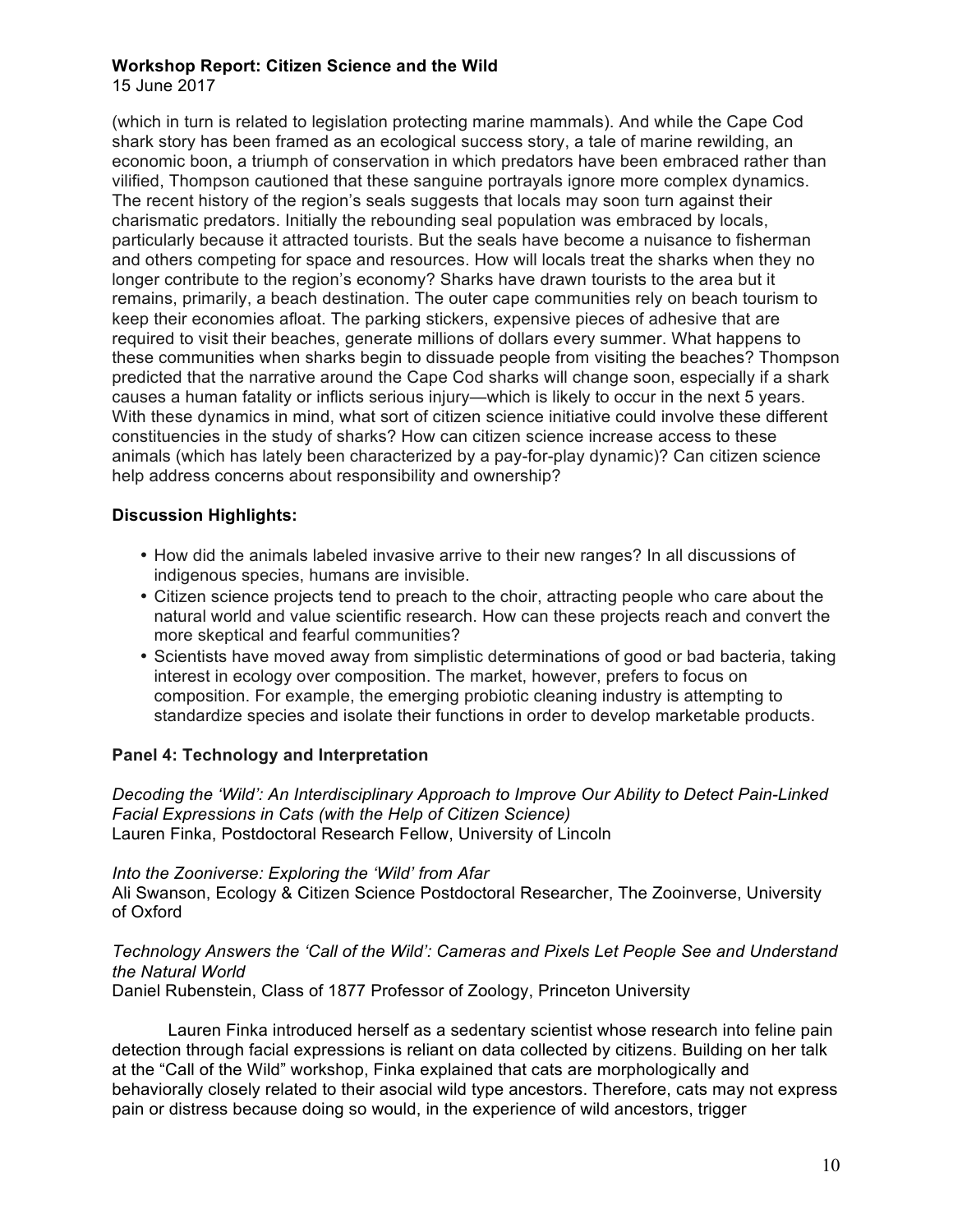15 June 2017

conspecifics to monopolize resources and attract unwanted attention from predators. (Though, it is significant that domestic cats' vocalizations differ from their ancestors. They are trying to communicate; however cats' meowed language is not universal or well developed.) Feline pain is thus difficult to detect. Minute shifts in facial expressions may be the best avenue for assessing their pain. There is a long history of using the face as a key to the internal experience of people and other animals, from Charles Darwin's publication of *The Expression of Emotions in Man and Animals* (1872). But how can these expressions be translated? Lately, groups promoting welfare have developed animal grimace scales based on facial shifts linked to pain in humans—muscle constriction around the eyes, mouth, and cheeks. Can these scales be trusted to provide an accurate translation of the internal state of a species with a different evolutionary history? And, if so, can humans be trusted to properly identify the minute shifts of the feline face that communicate pain? A survey of veterinarians and cat owners revealed that both groups had the same likelihood of accurately detecting a cat that was in pain compared to one that was not. Finka noted how such surveys broke down presumed barriers of expertise between professionals and lay cat fanciers and introduced a third sort of expertise—algorithmic—that has lately entered the fray. CatFACS, a coding system that uses a biological systems-based approach promises to eliminate human bias and error when assessing feline facial expressions. The program maps and analyzes a cat's muscle movements and uses a computer algorithm to capture just the right perspective—since cats aren't always obliging enough to pose with their faces directly toward a camera. Differences that human eyes can't detect, the computer can. To date, the algorithm has performed at approximately 80% accuracy, significantly better than human observers. Still, the computer is learning and must pick up on the idiosyncrasies of different breeds. For examples, according to the program Persian cats are always in pain, a determination that raises important questions. Are they in fact always in pain? (Persians notoriously have health issues due to aesthetic breeding.) Or perhaps this breed has been selected to look like it is in pain, i.e. cute and vulnerable, because it taps into an instinct to care? Nor has the program completely eliminated humans from the project, as the training of the program relies on the public to submit images of cats for analysis. (A cat pain app is in development.) Because an excessive amount of Internet activity revolves around the public's interest in cats, Finka assumed that she would be overwhelmed by submissions. This was not the case; rather, the most effective way to solicit the necessary images was through building close relationships with a few individuals who contributed the bulk of the data.

The fastest growing discipline on the Zooniverse platform is ecology, offering citizen scientists a range of tasks from identifying snapshots of animals in their natural habitats to tracking blooms and leaf falls. In the context of climate change, Ali Swanson explained, public enthusiasm for ecology is heartening. Though, Swanson cautioned, it is important to determine what sort of enthusiasm for nature the Zooniverse projects inspire. Do digital citizen science projects in fact encourage the public to travel to the places that they have seen on their computer monitors? Do they desire a more literal encounter? Such concerns recall a paradox set out by the father of ecology, Aldo Leopold, in *A Sand County Almanac*. Leopold lamented, "All conservation of wildness is self-defeating, for to cherish we must see and fondle, and when enough have seen and fondled, there is no wilderness left to cherish." In the case of Zooniverse projects, the formulation is reversed. Once the public cares about (or cherishes) a place, they may want to cash in on that care by visiting it. How might Zooniverse allow the public to experience these places but tread lightly? Swanson's "Snapshot Serengeti" project has used its blog as a way to allow citizen scientists into the field. Scientists blogged about their methods and analysis, but often they wrote about daily life in the field, describing the discomfort of fieldwork, the distress caused by buffalo that stubbornly blocked access to the camp's toilets, the ubiquitous tsetse flies that bruised with each bite. They wrote about getting their truck stuck in the middle of a stinging ant nest and waking up before dawn in order to watch lions just lie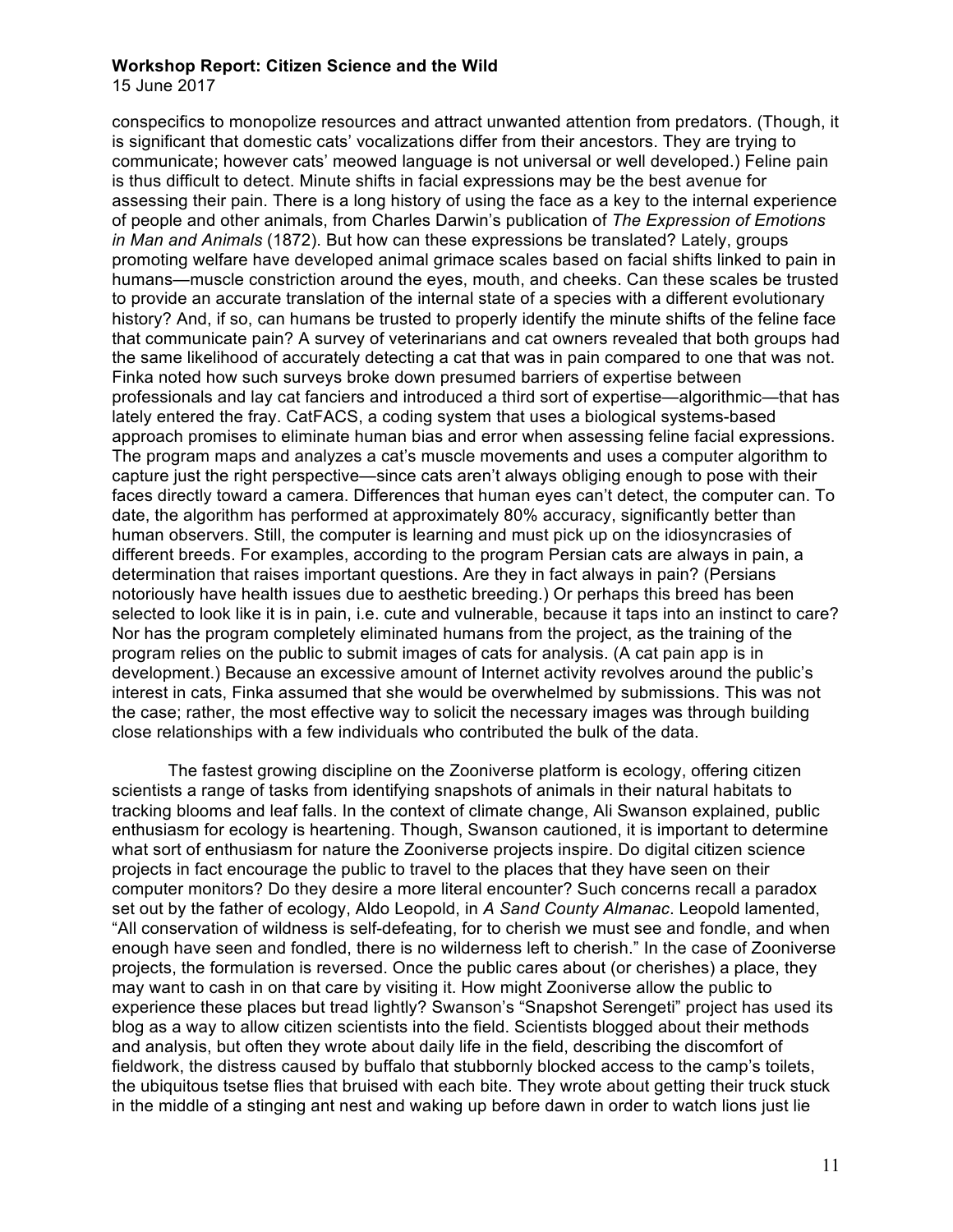15 June 2017

around. Thus while camera trap stories offered citizen scientists insights on the lives of the Serengeti's animal inhabitants, it was the blog that offered them the human experience. Swanson reported that, to her surprise, the volunteer community began using the site's forum to mimic the scientist-bloggers and share their own experiences of the "Serengeti." A lot of these discussions circled around identification and users tended to hone in on signs of tameness among Serengeti animals. (Collars on lions sparked discussion and users sometimes expressed disappointment that that these collared creatures no longer were wild, revealing a very strict definition of wildness.) Users also discussed how the animals got their names and reconstructed the histories of colonization, exploration, and research. Such an active forum is not universal across Zooniverse projects, which led Swanson to wonder if the scientists' personal narratives on the "Snapshot Serengeti" blog inspired such engagement among the citizen scientists. Moreover, have the volunteers derived more value through the forum? Do they feel more connected to the Serengeti because of it? Does an active blog and forum create a more authentic experience for digital citizen science?

Daniel Rubenstein reported on the successful policy implications of The Great Zebra and Giraffe Count, a citizen science initiative conducted in Nairobi National Park in 2015. Participants were outfitted with GPS trackers and cameras and sent off into the park to photograph its animal inhabitants. Some volunteers used the day to picnic (suggested by static GPS data) while others drove widely around the park. With the help of a computer program that analyzed 40,000 photographs and compared markings to avoid tallying an individual more than once, the count produced a reliable estimation of the park's population that could be used in policy conversations. Citizen science projects like this count are successful because people matter (and they know it). The have developed a relationship with their nearby "wild" and often become engaged advocates. For this reason, Rubenstein insisted, it is essential that scientists bring government officials (and land managers, NGOs, unaffiliated scientists, staff of the Kenya Wildlife Service, and more) into these projects. Recently the Kenyan government issued a conservation action plan that included a promise to support and fund citizen science monitoring projects in the future, which Rubenstein credited to involving local officials in the count. Officials have also recently agreed to allow for the temporary contraception of lions in a district with a high lion, low zebra count, a hotly contested allowance that will greatly contribute toward the goal of promoting the Grevy's zebra population from stable to increasing. Rubenstein added that citizen science administrators need to manage expectations of what the Kenyan wild is. Half of Kenya's landscape is used by pastoral people and their animals, a fact that may surprise and disappoint safari-goers expecting to see only wildlife there. In fact, Kenyan wilderness is a shared space. Gazelle, warthogs, and plains zebras all benefit from the presence of pastoral people's cattle. Only the Cape buffalo, a cattle relative, competes for resources with livestock. The recent zebra count revealed these animals were most populous in an area to which they had expanded only in 1975. What accounts for the unexpectedly high numbers there? Livestock. The zebras chose to relocate to a place with cattle. The lifeways of animals in Kenya resist simplistic categories of wild and tame. People must be trained to embrace this.

## **Discussion Highlights:**

- Technologies developed out of citizen initiatives or as tools for the public can destabilize the established hierarchy of professionals and amateurs. Sally Shuttleworth predicted that users of the cat pain app would pester their veterinarians, even if their animal received a clean bill of health, if the app's algorithm determined the cat's face to show pain.
- Sometimes Zooniverse users answer their own questions, while also responding to the project's queries. For example, "Old Weather" asked volunteers to track climate data